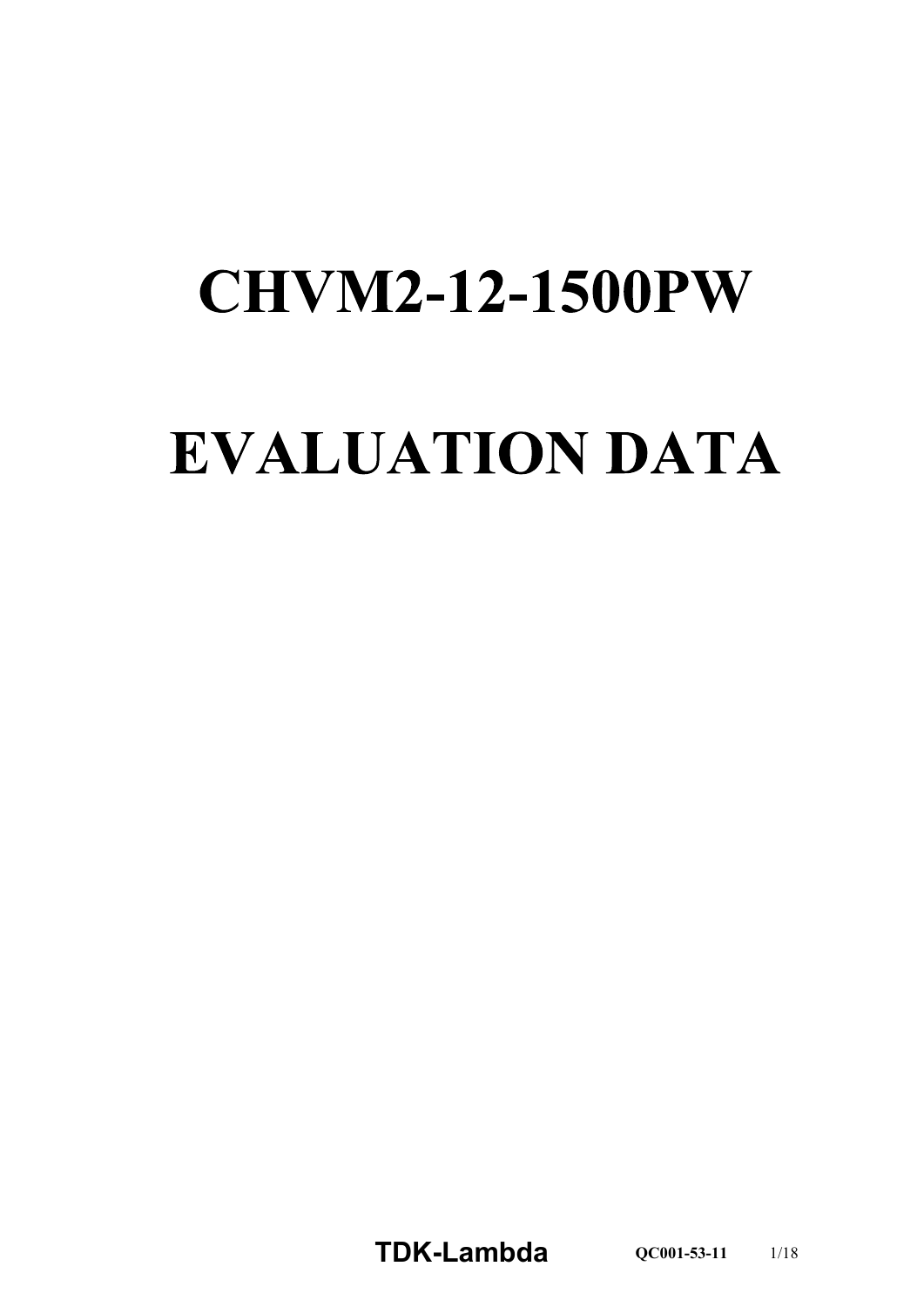# **INDEX**

1. Test circuit・・・・・・・・・・・・・・・・・・・・・・P3 2. Steady State Characteristics・・・・・・・・・P4,P5,P6,P7 3. Temperature Regulation・・・・・・・・・・・・P8 4. Over Current Characteristics・・・・・・・・・P9 5. Output Rise Time Characteristics · · · · · P10, P11, P12 6. Output Fall Time Characteristics $\cdots$ P13,P14,P15 7. Dynamic Load Regulation  $\cdots \cdots \cdots \cdot P16$ 8. Vout-Vin Characteristics · · · · · · · · · · · · P17

9. Output Ripple/Noise waveform  $\cdots$  P18

Definition Vin …Input voltage Vout …Output voltage Iout …Output current Vcont …Output voltage control VON-OFF …Output voltage ON/OFF control Ta …Ambient temperature BW …Bandwidth

Test results are reference data bused on our measurement condition.

# **TDK-Lambda** 2/18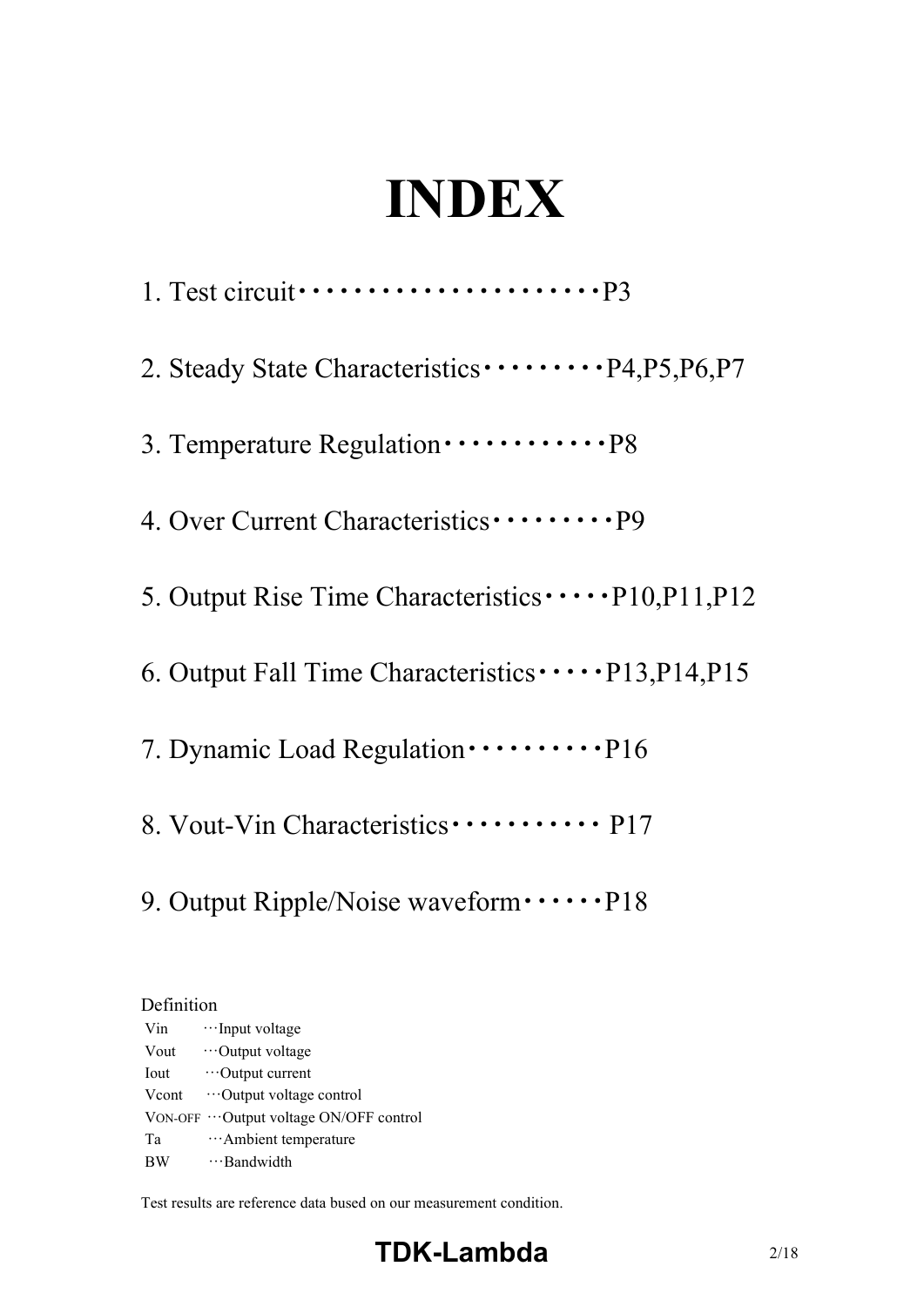### **1. Test circuit**



# **TDK-Lambda** 3/18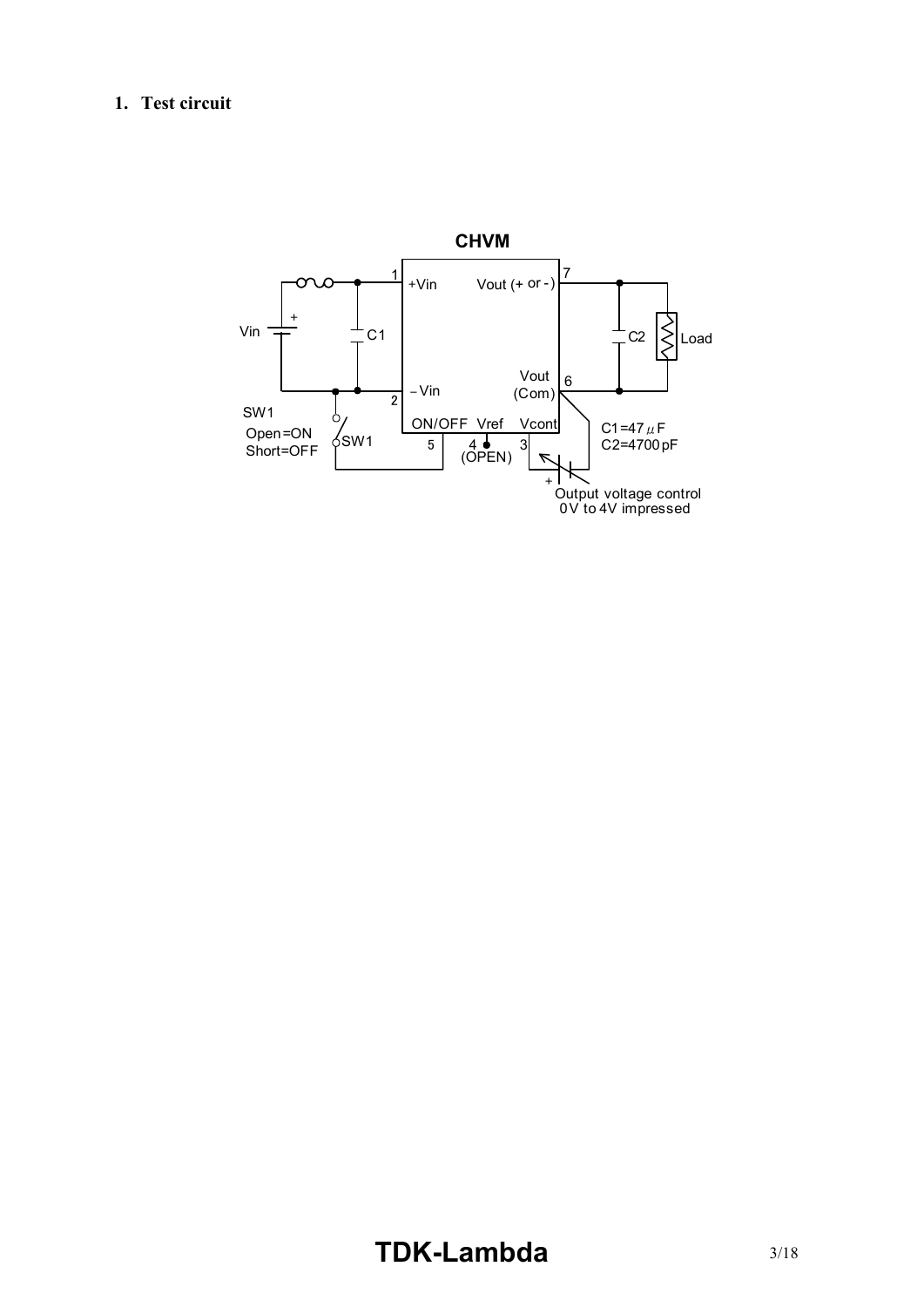#### Condition Ta : 10℃

|           |                  |       |                    | Load: Open        |                  |                    | Load: $1.125M\Omega$ |                  |
|-----------|------------------|-------|--------------------|-------------------|------------------|--------------------|----------------------|------------------|
| Test Item | Input<br>Voltage | Vcont | Input<br>Current   | Output<br>Voltage | Ripple/<br>Noise | Input<br>Current   | Output<br>Voltage    | Ripple/<br>Noise |
|           | [V]              | [V]   | $\lceil mA \rceil$ | [V]               | $[mV p-p]$       | $\lceil mA \rceil$ | [V]                  | $[mV p-p]$       |
|           | 10.8             | 4.0   | 75                 | 1514.38           | 20               | 301                | 1514.58              | 20               |
|           |                  | 3.0   | 63                 | 1137.21           | 15               | 234                | 1137.12              | 15               |
|           |                  | 2.0   | 52                 | 760.46            | 10               | 168                | 760.35               | 10               |
|           |                  | 1.0   | 41                 | 379.14            | 10               | 100                | 379.08               | 10               |
|           |                  | 0.0   | 30                 | 3.91              | 5                | 30                 | 1.10                 | 5                |
|           |                  |       |                    |                   |                  |                    |                      |                  |
|           | 12.0             | 4.0   | 75                 | 1514.21           | 20               | 301                | 1514.45              | 20               |
|           |                  | 3.0   | 63                 | 1137.13           | 15               | 234                | 1137.06              | 15               |
|           |                  | 2.0   | 52                 | 760.41            | 10               | 168                | 760.31               | 10               |
|           |                  | 1.0   | 41                 | 379.11            | 10               | 100                | 379.04               | 10               |
|           |                  | 0.0   | 30                 | 3.75              | 5                | 30                 | 1.09                 | 5                |
|           |                  |       |                    |                   |                  |                    |                      |                  |
|           | 16.5             | 4.0   | 75                 | 1514.10           | 20               | 300                | 1514.19              | 20               |
|           |                  | 3.0   | 63                 | 1136.97           | 15               | 234                | 1136.86              | 15               |
|           |                  | 2.0   | 52                 | 760.31            | 10               | 167                | 760.19               | 10               |
|           |                  | 1.0   | 41                 | 379.02            | 10               | 100                | 378.96               | 10               |
|           |                  | 0.0   | 30                 | 3.76              | 5                | 30                 | 1.09                 | 5                |

|              | Spec | Data       |
|--------------|------|------------|
| Line reg.    | -    | 0.39V      |
| Load reg.    | -    | 0.24V      |
| Ripple/Noise | -    | $20mV$ p-p |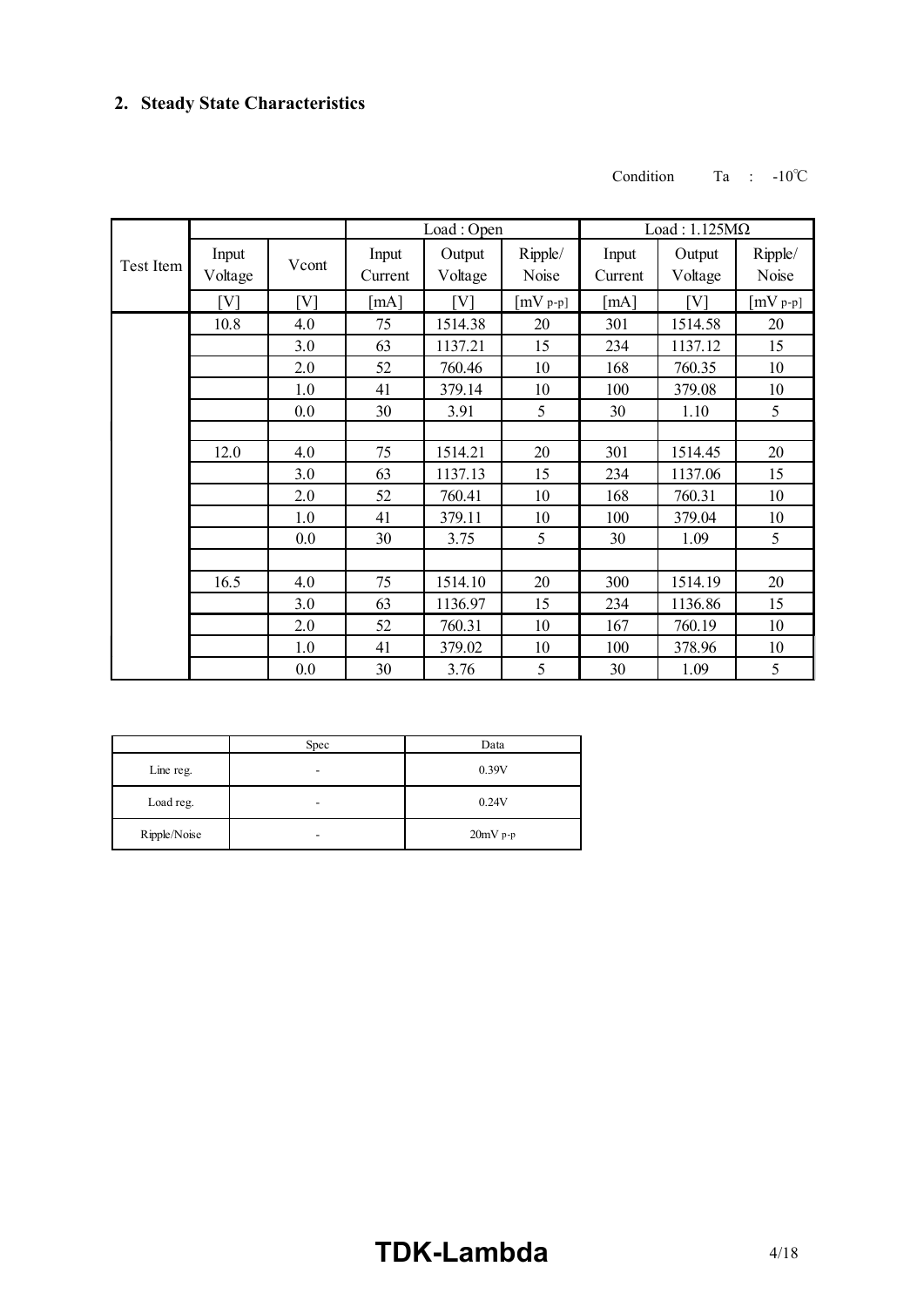#### Condition Ta : 25℃

|           |                   |       |              | Load: Open |            |         | Load: $1.125M\Omega$ |            |
|-----------|-------------------|-------|--------------|------------|------------|---------|----------------------|------------|
| Test Item | Input             | Vcont | Input        | Output     | Ripple/    | Input   | Output               | Ripple/    |
|           | Voltage           |       | Current      | Voltage    | Noise      | Current | Voltage              | Noise      |
|           | $\lceil V \rceil$ | [V]   | $\lceil$ mA] | [V]        | $[mV p-p]$ | [mA]    | [V]                  | $[mV p-p]$ |
|           | 10.8              | 4.0   | 70           | 1511.69    | 15         | 296     | 1511.80              | 20         |
|           |                   | 3.0   | 60           | 1135.72    | 15         | 232     | 1135.60              | 15         |
|           |                   | 2.0   | 51           | 759.62     | 10         | 167     | 759.51               | 10         |
|           |                   | 1.0   | 42           | 377.73     | 10         | 101     | 377.66               | 10         |
|           |                   | 0.0   | 29           | 4.29       | 5          | 29      | 1.14                 | 5          |
|           |                   |       |              |            |            |         |                      |            |
|           | 12.0              | 4.0   | 70           | 1511.65    | 15         | 295     | 1511.72              | 20         |
|           |                   | 3.0   | 60           | 1135.69    | 15         | 232     | 1135.57              | 15         |
|           |                   | 2.0   | 51           | 759.60     | 10         | 167     | 759.48               | 10         |
|           |                   | 1.0   | 42           | 377.74     | 10         | 101     | 377.66               | 10         |
|           |                   | 0.0   | 29           | 3.98       | 5          | 29      | 1.12                 | 5          |
|           |                   |       |              |            |            |         |                      |            |
|           | 16.5              | 4.0   | 70           | 1511.53    | 15         | 295     | 1511.52              | 20         |
|           |                   | 3.0   | 60           | 1135.61    | 15         | 232     | 1135.46              | 15         |
|           |                   | 2.0   | 51           | 759.53     | 10         | 167     | 759.41               | 10         |
|           |                   | 1.0   | 42           | 377.67     | 10         | 101     | 377.61               | 10         |
|           |                   | 0.0   | 30           | 3.97       | 5          | 30      | 1.12                 | 5          |

|              | Spec        | Data       |
|--------------|-------------|------------|
| Line reg.    | $0.5V$ max  | 0.28V      |
| Load reg.    | $0.5V$ max  | 0.07V      |
| Ripple/Noise | $100mV$ max | $20mV$ p-p |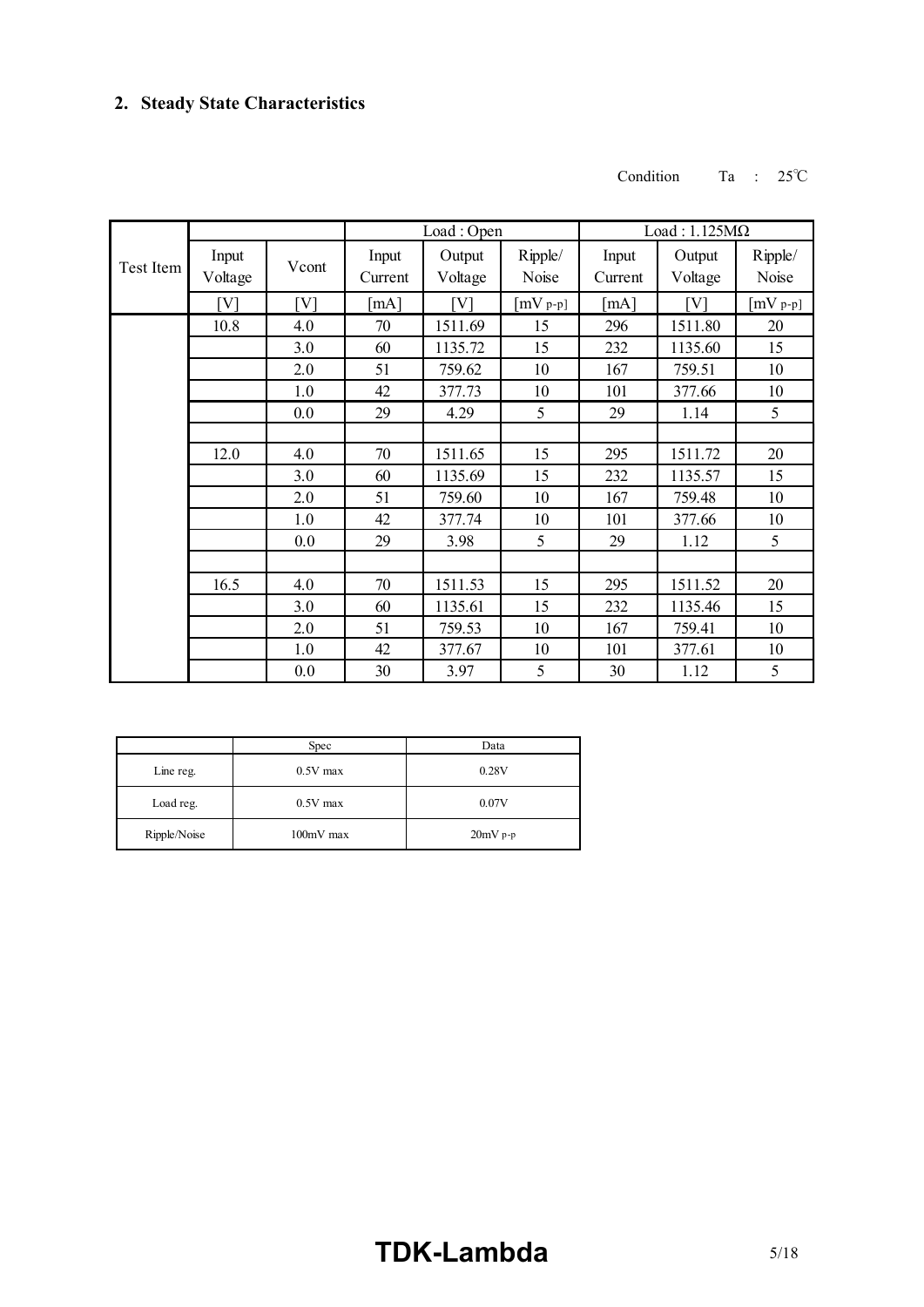#### Condition Ta : 50℃

|           |                  |       |                           | Load: Open        |                  | Load: $1.125M\Omega$ |                   |                  |
|-----------|------------------|-------|---------------------------|-------------------|------------------|----------------------|-------------------|------------------|
| Test Item | Input<br>Voltage | Vcont | Input<br>Current          | Output<br>Voltage | Ripple/<br>Noise | Input<br>Current     | Output<br>Voltage | Ripple/<br>Noise |
|           | [V]              | [V]   | $\lceil \text{mA} \rceil$ | [V]               | $[mV p-p]$       | $\lceil$ mA]         | [V]               | $[mV p-p]$       |
|           | 10.8             | 4.0   | 70                        | 1515.40           | 15               | 295                  | 1515.45           | 15               |
|           |                  | 3.0   | 61                        | 1136.06           | 10               | 233                  | 1135.80           | 10               |
|           |                  | 2.0   | 52                        | 761.56            | 10               | 168                  | 761.24            | 10               |
|           |                  | 1.0   | 42                        | 378.26            | 10               | 102                  | 378.21            | 10               |
|           |                  | 0.0   | 29                        | 4.11              | 5                | 29                   | 1.14              | 5                |
|           |                  |       |                           |                   |                  |                      |                   |                  |
|           | 12.0             | 4.0   | 70                        | 1515.73           | 15               | 249                  | 1515.48           | 15               |
|           |                  | 3.0   | 61                        | 1136.01           | 10               | 232                  | 1135.71           | 10               |
|           |                  | 2.0   | 51                        | 761.33            | 10               | 169                  | 761.22            | 10               |
|           |                  | 1.0   | 42                        | 378.27            | 10               | 102                  | 378.19            | 10               |
|           |                  | 0.0   | 29                        | 3.95              | 5                | 29                   | 1.13              | 5                |
|           |                  |       |                           |                   |                  |                      |                   |                  |
|           | 16.5             | 4.0   | 70                        | 1515.66           | 15               | 294                  | 1515.58           | 15               |
|           |                  | 3.0   | 61                        | 1135.81           | 10               | 232                  | 1135.56           | 10               |
|           |                  | 2.0   | 52                        | 761.24            | 10               | 168                  | 761.05            | 10               |
|           |                  | 1.0   | 42                        | 378.18            | 10               | 102                  | 378.10            | 10               |
|           |                  | 0.0   | 29                        | 3.96              | 5                | 29                   | 1.12              | 5                |

|              | Spec | Data       |
|--------------|------|------------|
| Line reg.    |      | 0.13V      |
| Load reg.    | -    | 0.25V      |
| Ripple/Noise | ۰    | $15mV$ p-p |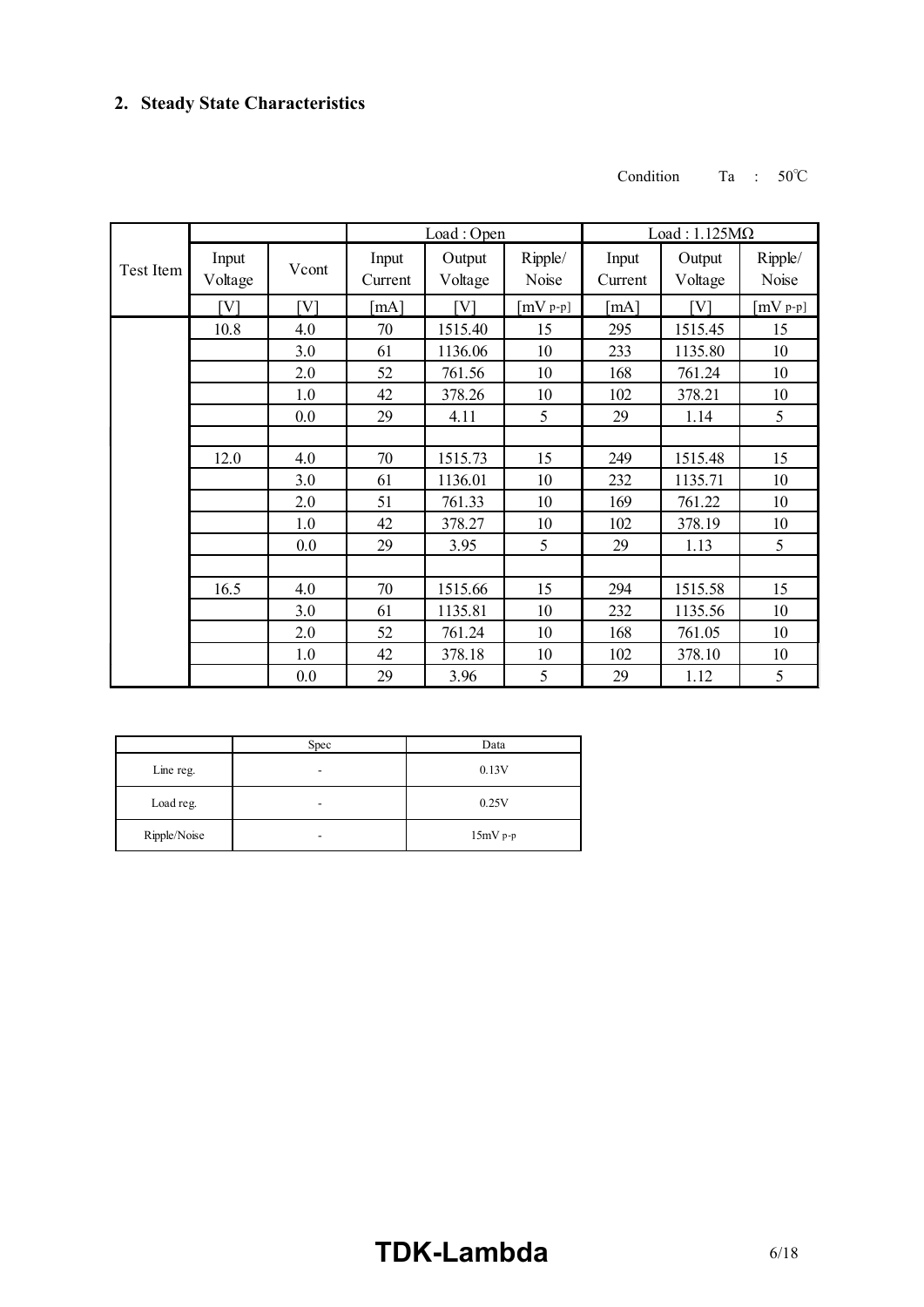#### Condition Ta : 60℃

|           |                   |       |              | Load: Open |            | Load: $1.125M\Omega$ |         |            |
|-----------|-------------------|-------|--------------|------------|------------|----------------------|---------|------------|
|           | Input             |       | Input        | Output     | Ripple/    | Input                | Output  | Ripple/    |
| Test Item | Voltage           | Vcont | Current      | Voltage    | Noise      | Current              | Voltage | Noise      |
|           | $\lceil V \rceil$ | [V]   | $\lceil$ mA] | [V]        | $[mV p-p]$ | $\lceil$ mA]         | [V]     | $[mV p-p]$ |
|           | 10.8              | 4.0   | 70           | 1520.98    | 15         | 296                  | 1521.21 | 15         |
|           |                   | 3.0   | 61           | 1139.66    | 15         | 232                  | 1139.49 | 15         |
|           |                   | 2.0   | 52           | 760.34     | 10         | 168                  | 760.15  | 10         |
|           |                   | 1.0   | 42           | 379.65     | 10         | 102                  | 379.51  | 10         |
|           |                   | 0.0   | 29           | 3.89       | 5          | 29                   | 1.13    | 5          |
|           |                   |       |              |            |            |                      |         |            |
|           | 12.0              | 4.0   | 70           | 1520.97    | 15         | 295                  | 1521.35 | 15         |
|           |                   | 3.0   | 61           | 1139.82    | 15         | 232                  | 1139.51 | 15         |
|           |                   | 2.0   | 52           | 760.56     | 10         | 168                  | 760.13  | 10         |
|           |                   | 1.0   | 42           | 379.53     | 10         | 102                  | 379.47  | 10         |
|           |                   | 0.0   | 29           | 3.91       | 5          | 29                   | 1.13    | 5          |
|           |                   |       |              |            |            |                      |         |            |
|           | 16.5              | 4.0   | 70           | 1520.90    | 15         | 295                  | 1521.17 | 15         |
|           |                   | 3.0   | 61           | 1139.74    | 15         | 232                  | 1139.50 | 15         |
|           |                   | 2.0   | 52           | 760.86     | 10         | 168                  | 760.74  | 10         |
|           |                   | 1.0   | 42           | 379.44     | 10         | 102                  | 379.34  | 10         |
|           |                   | 0.0   | 29           | 3.99       | 5          | 29                   | 1.15    | 5          |

|              | Spec | Data       |
|--------------|------|------------|
| Line reg.    | -    | 0.04V      |
| Load reg.    | -    | 0.38V      |
| Ripple/Noise | -    | $15mV$ p-p |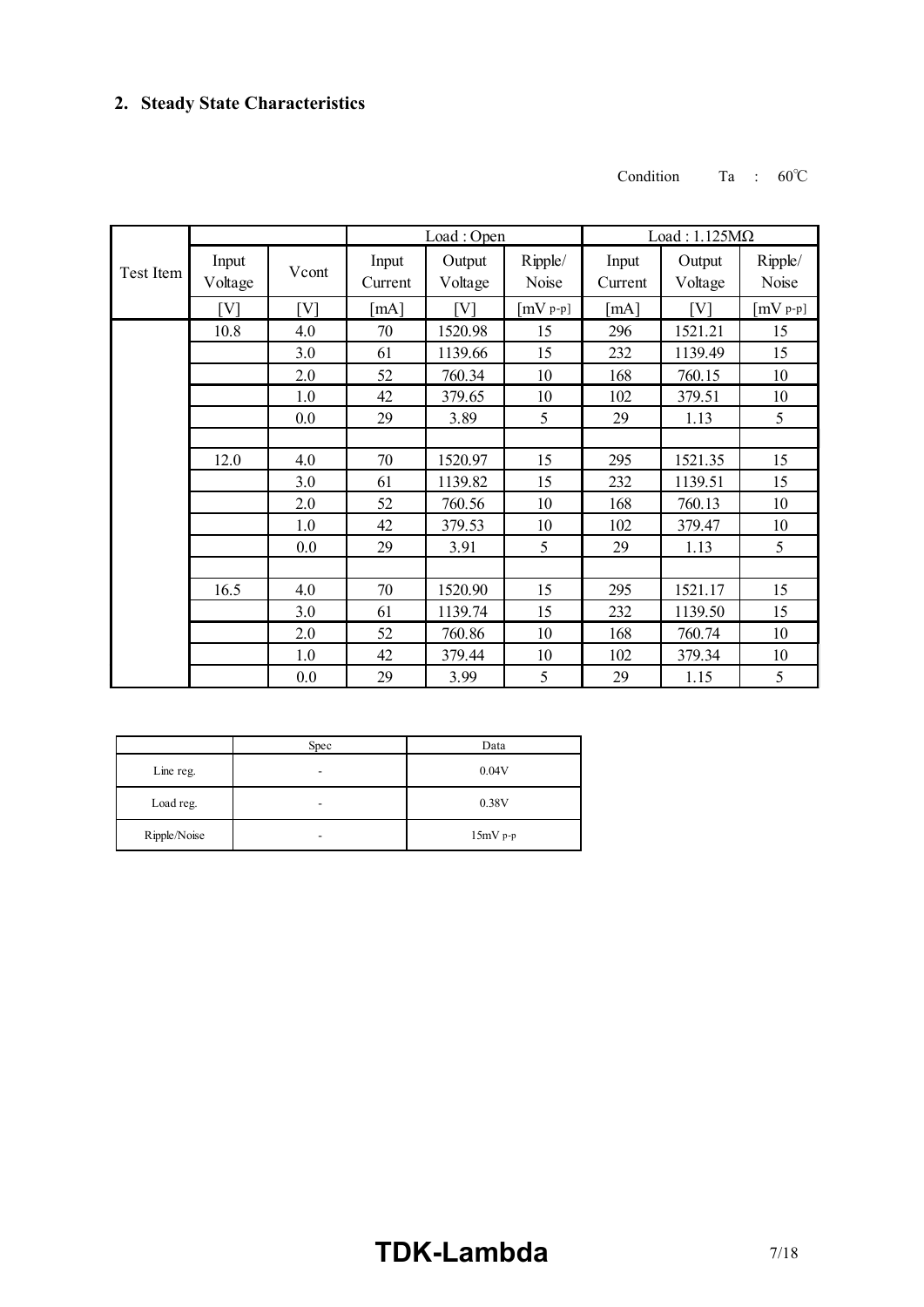# **3. Temperature Regulation**



| Ta<br>[°C] | Vout<br>[V] |
|------------|-------------|
| $-20$      | 1518.75     |
| $-10$      | 1518.62     |
|            | 1518.00     |
| 10         | 1517.30     |
| 20         | 1516.86     |
| 30         | 1516.64     |
| 40         | 1516.51     |
| 50         | 1516.79     |
| 60         | 1517.20     |

\* Ta=20℃ is out of specification range.

# **TDK-Lambda** 8/18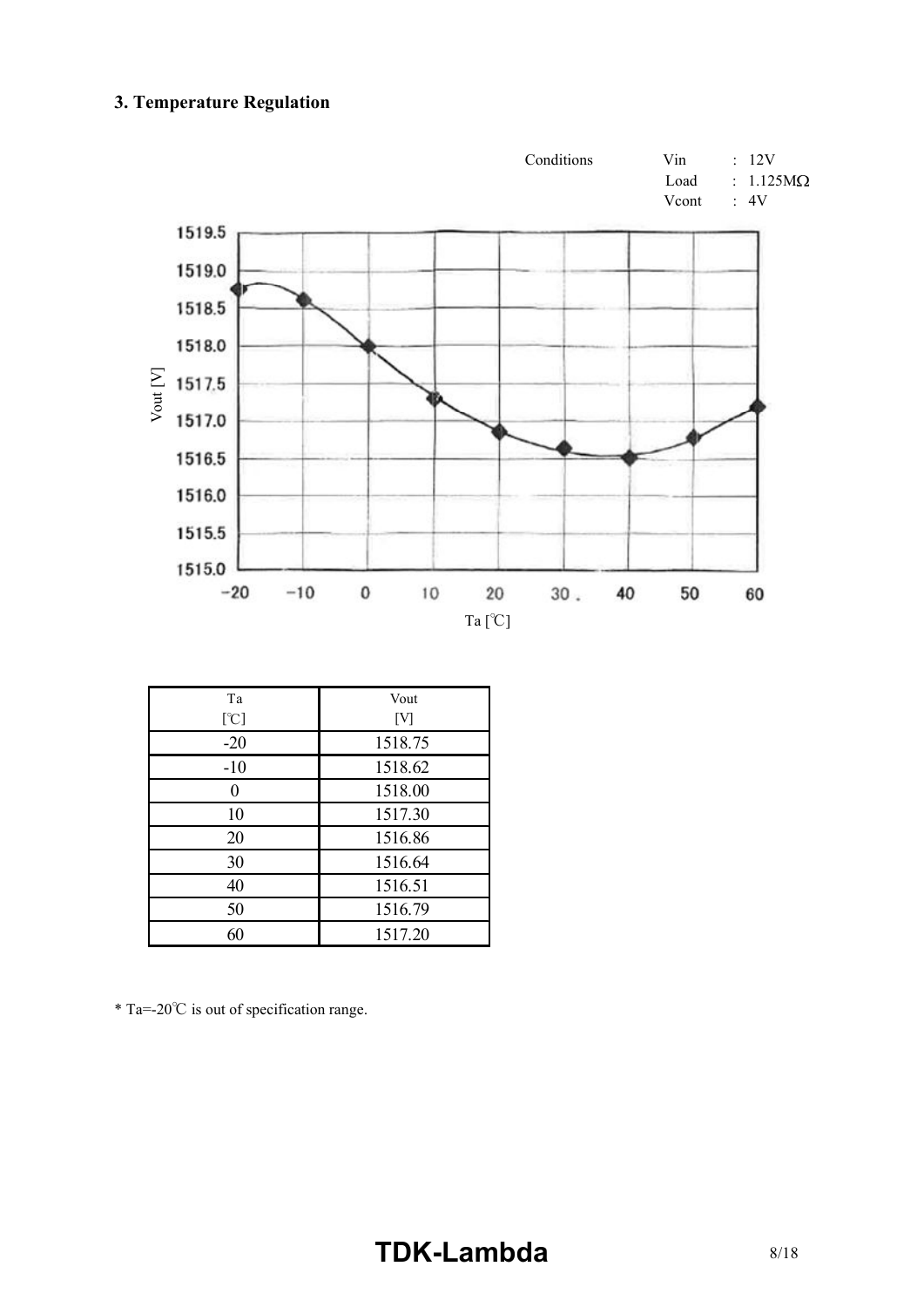# **4. Over Current Characteristics**

| Conditions | Ta   | $: 25^{\circ}C$      |
|------------|------|----------------------|
|            | Vin  | $\cdot$ 12V          |
|            | Vout | : 500V, 1000V, 1500V |



# **TDK-Lambda** 9/18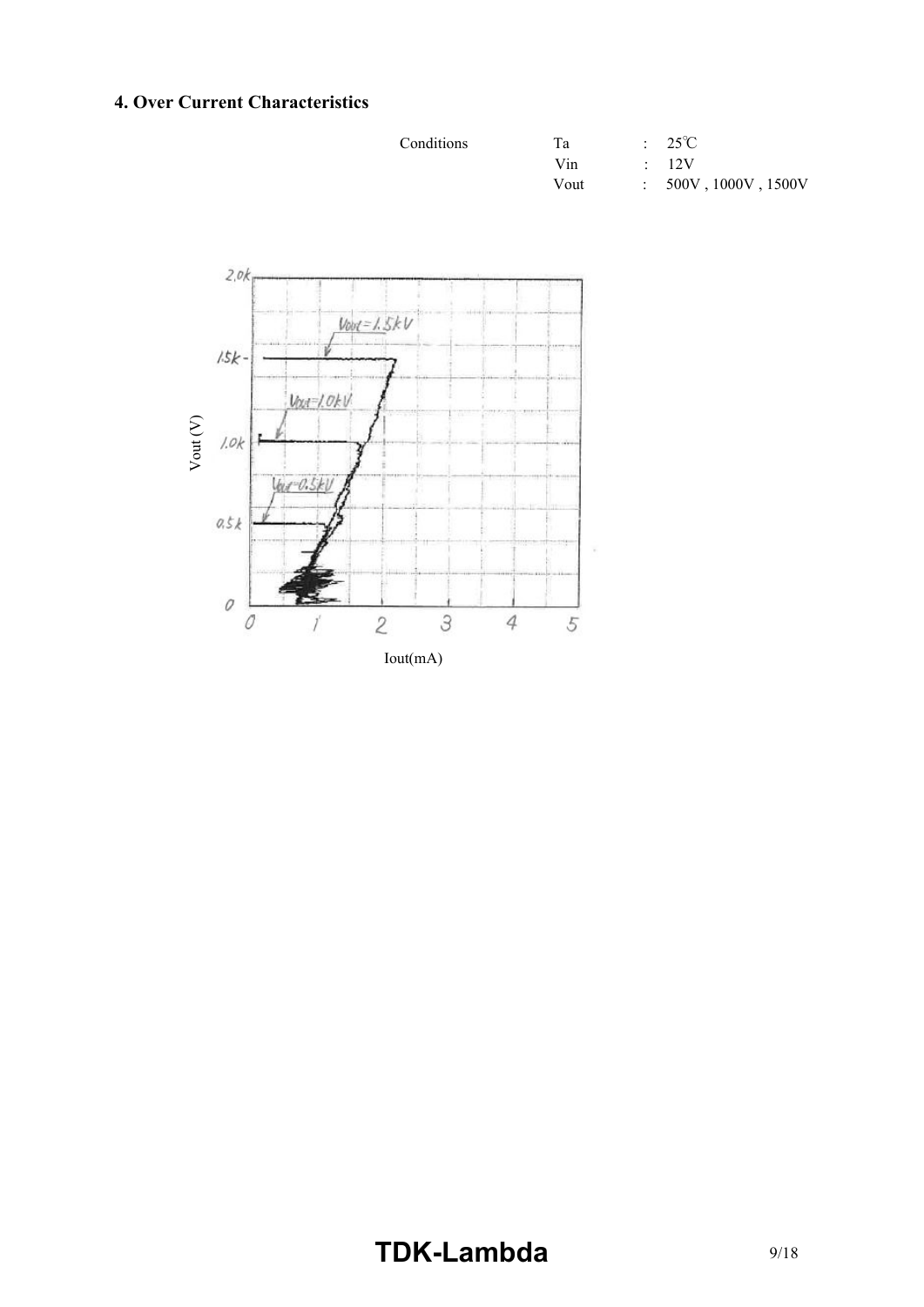# **5. Output Rise Time Characteristics**

| Conditions | Tа    |             | $: 25^{\circ}C$ |
|------------|-------|-------------|-----------------|
|            | Vin   | $\bullet$ . | 12V             |
|            | Vout  |             | : 1500V         |
|            | Vcont | $\bullet$   | 4V              |

#### (1) Load condition : 0.0mA



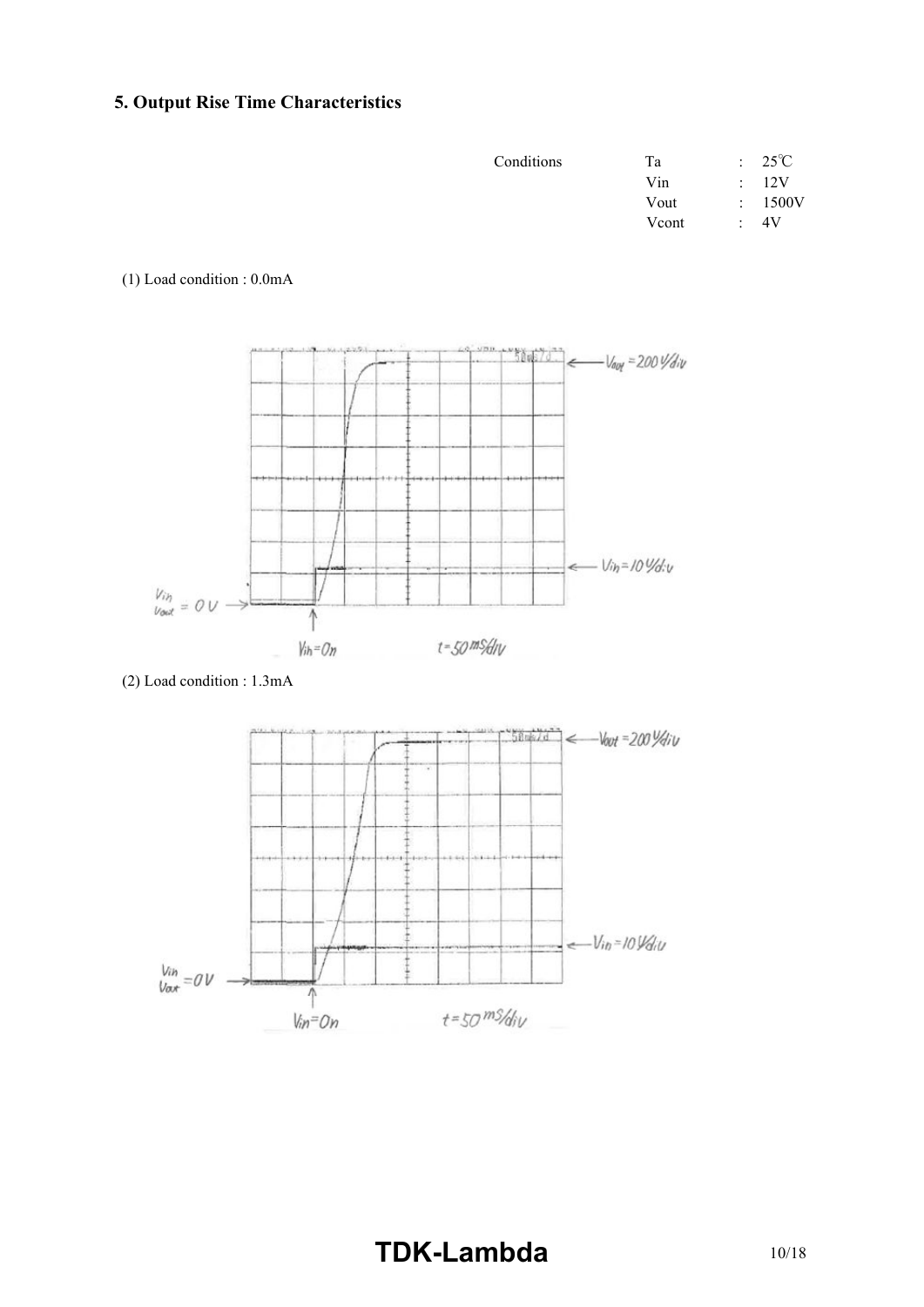# **5. Output Rise Time Characteristics (with Vcont)**

| Conditions | Ta    |        | $: 25^{\circ}C$ |
|------------|-------|--------|-----------------|
|            | Vin   | $\sim$ | 12V             |
|            | Vout  |        | : 1500V         |
|            | Vcont |        | 1V              |

#### (1) Load condition : 0.0mA



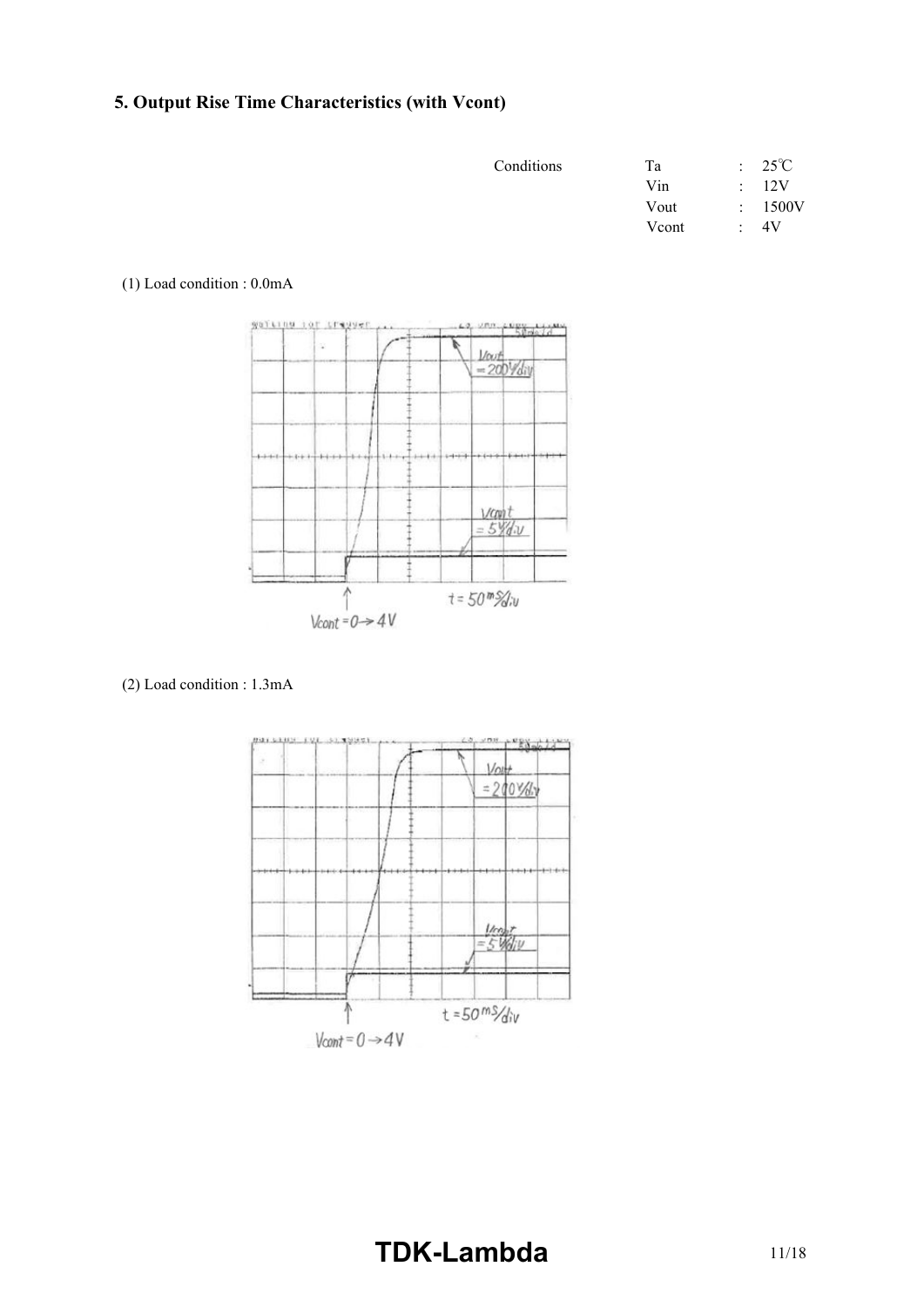# **5. Output Rise Time Characteristics (with ON/OFF Control)**

| Conditions | Тa    |             | $: 25^{\circ}C$ |
|------------|-------|-------------|-----------------|
|            | Vin   | $\bullet$ . | 12V             |
|            | Vout  |             | : 1500V         |
|            | Vcont | $\bullet$   | 4V              |

#### (1) Load condition : 0.0mA



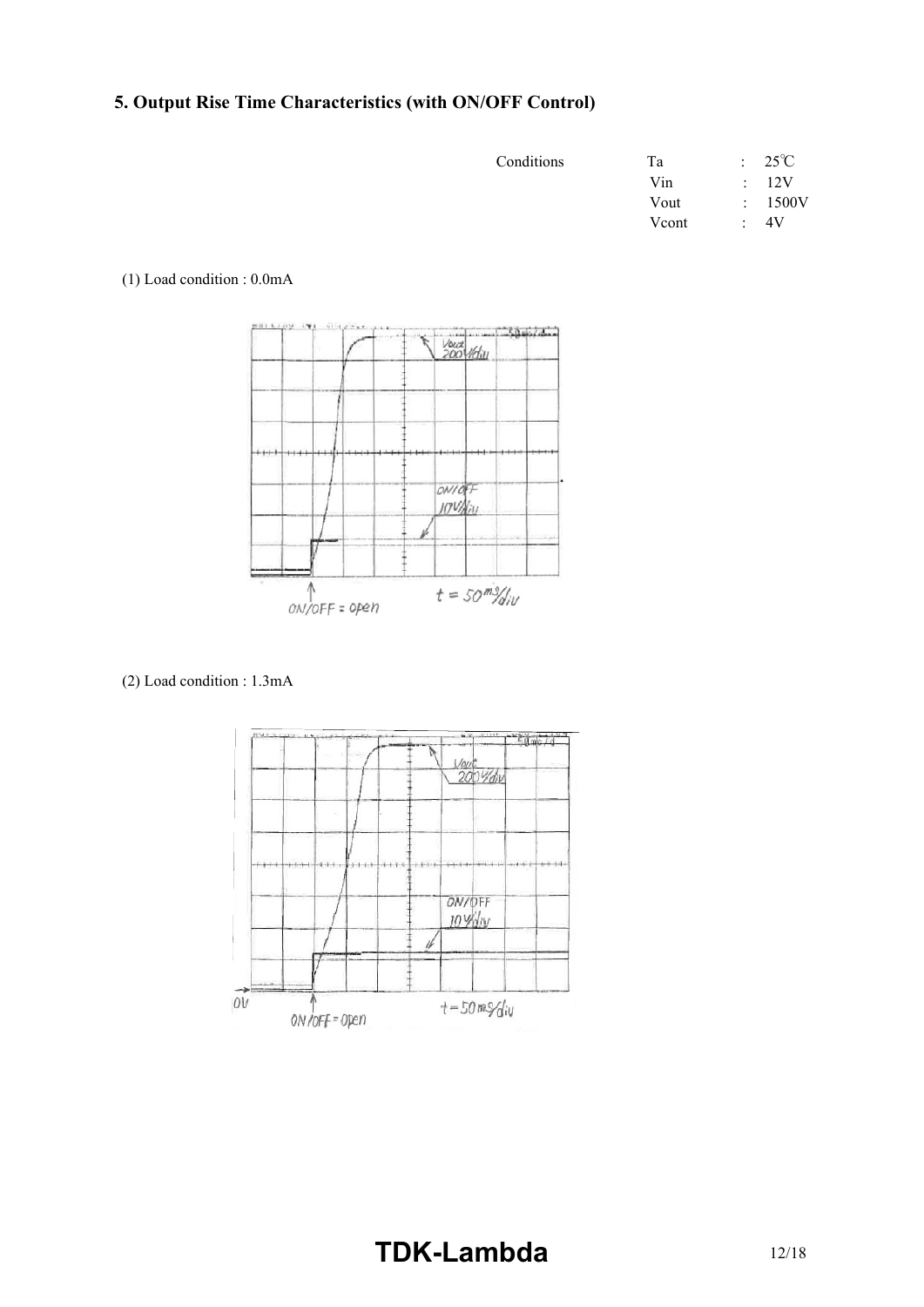# **6. Output Fall Time Characteristics**

| Conditions | Та    |             | $: 25^{\circ}C$ |
|------------|-------|-------------|-----------------|
|            | Vin   | $\bullet$ . | 12V             |
|            | Vout  |             | : 1500V         |
|            | Vcont |             | 4V              |

#### (1) Load condition : 0.0mA



#### (2) Load condition : 1.3mA



# **TDKLambda** 13/18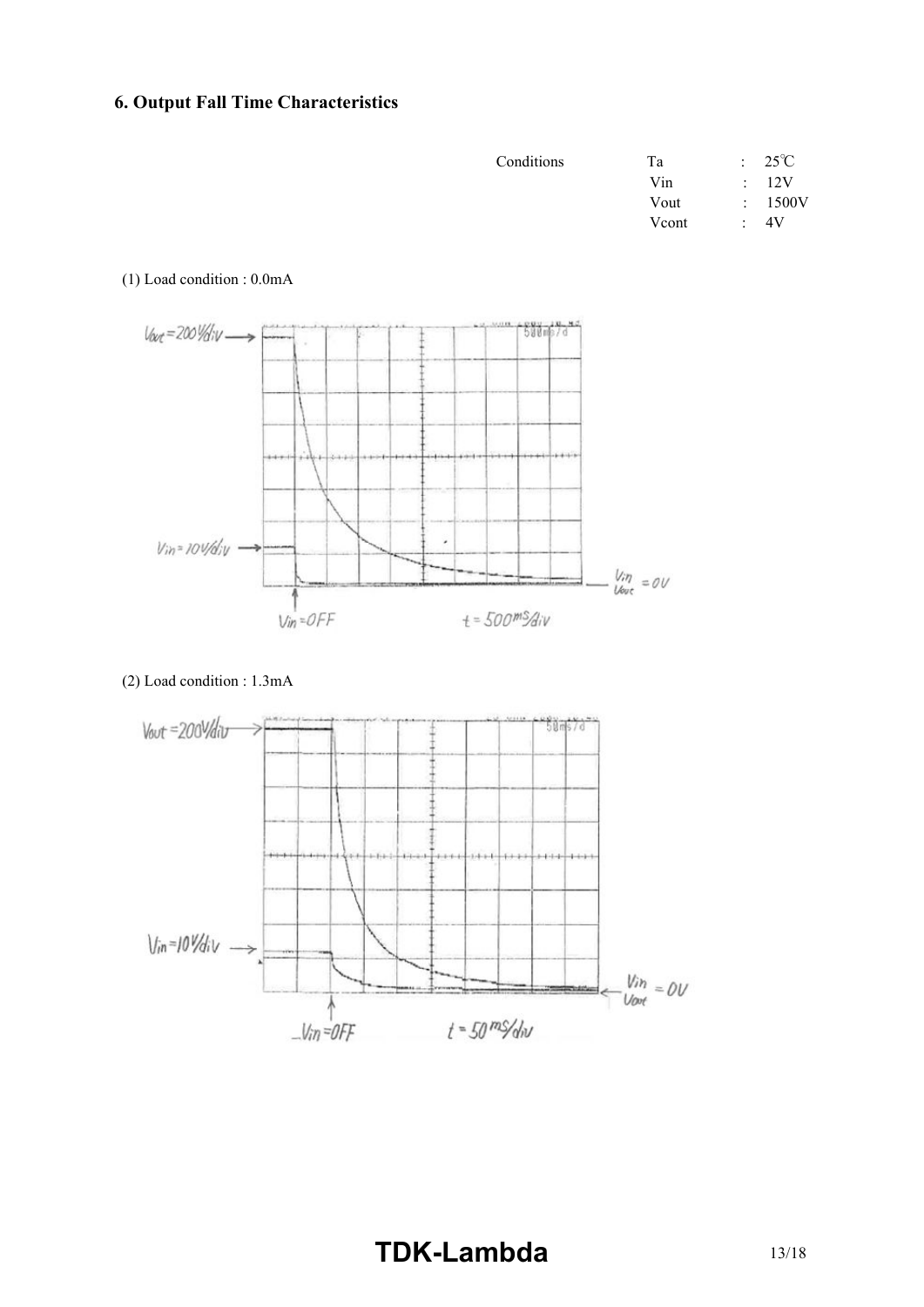# **6. Output Fall Time Characteristics (with Vcont)**

| Conditions | Ta    |             | $: 25^{\circ}C$ |
|------------|-------|-------------|-----------------|
|            | Vin   | $\bullet$ . | 12V             |
|            | Vout  |             | : 1500V         |
|            | Vcont |             | 4V              |

#### (1) Load condition : 0.0mA



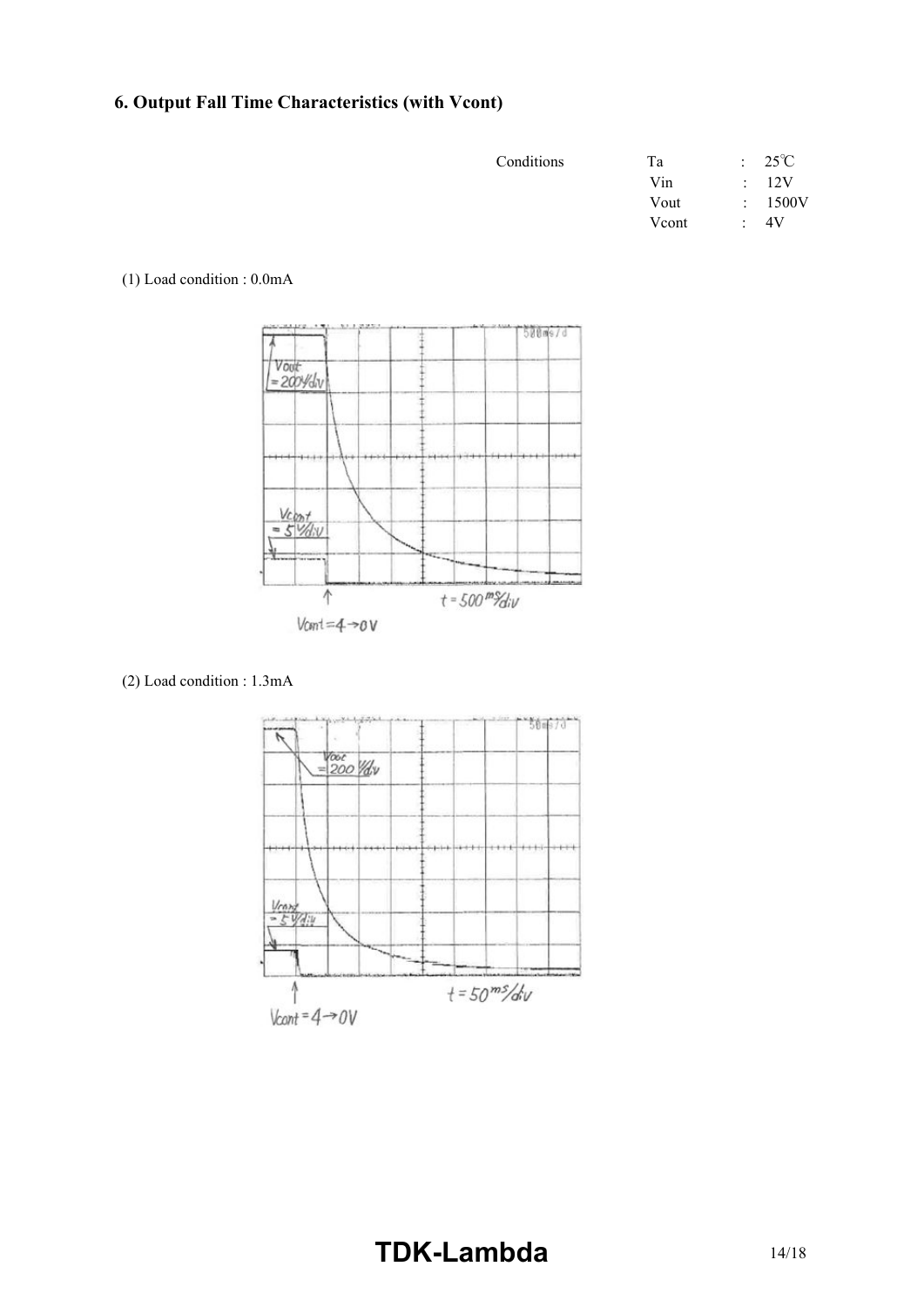# **6. Output Fall Time Characteristics (with ON/OFF Control)**

| Conditions | Та    |        | $: 25^{\circ}C$ |
|------------|-------|--------|-----------------|
|            | Vin   | $\sim$ | 12V             |
|            | Vout  |        | : 1500V         |
|            | Vcont | ٠      | 4V              |

#### (1) Load condition : 0.0mA



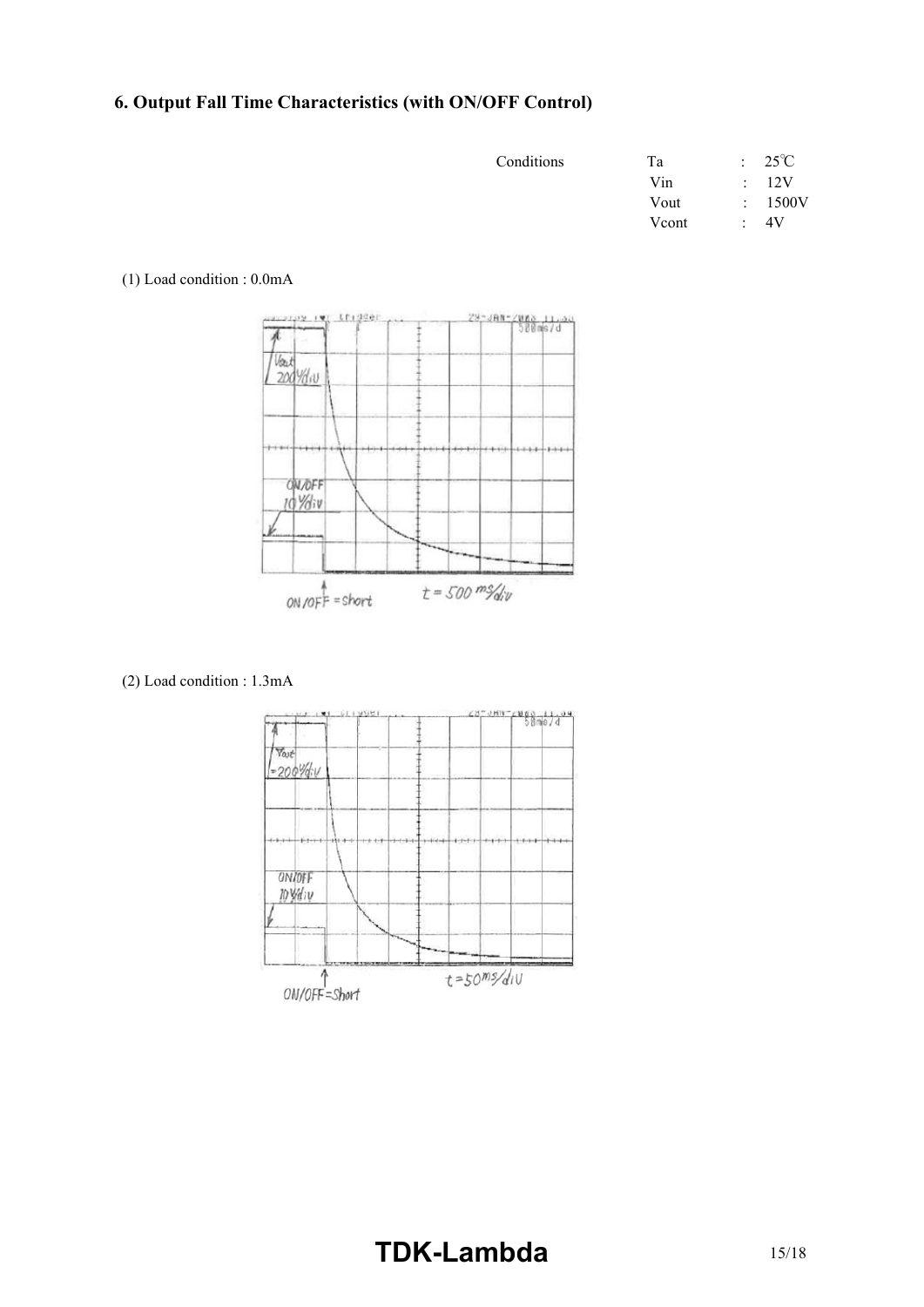# **7. Dynamic Load Regulation**

| Conditions | Tа    | $:25^{\circ}\mathrm{C}$ |
|------------|-------|-------------------------|
|            | Vin   | $\therefore$ 12V        |
|            | Vout  | : 1500V                 |
|            | Vcont | :4V                     |
|            |       |                         |

### (1) Load : open  $\le$  > 1.125M $\Omega$

Condition : Load input and Load disconnection

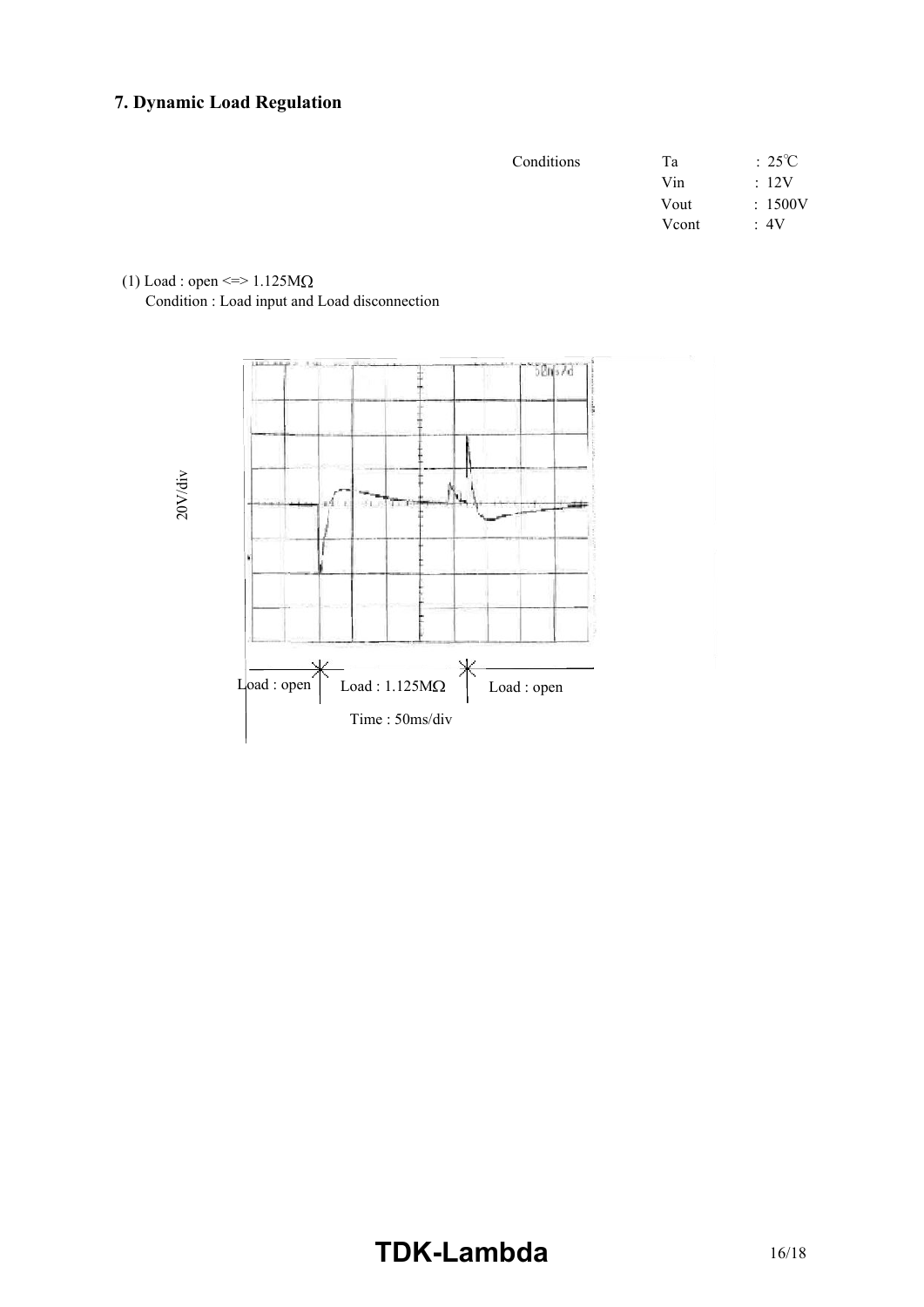#### **8. Vout-Vin Characteristics**

| Conditions | Ta    | $:25^{\circ}C$ |
|------------|-------|----------------|
|            | Vout  | :1500V         |
|            | Vcont | $\cdot 4V$     |